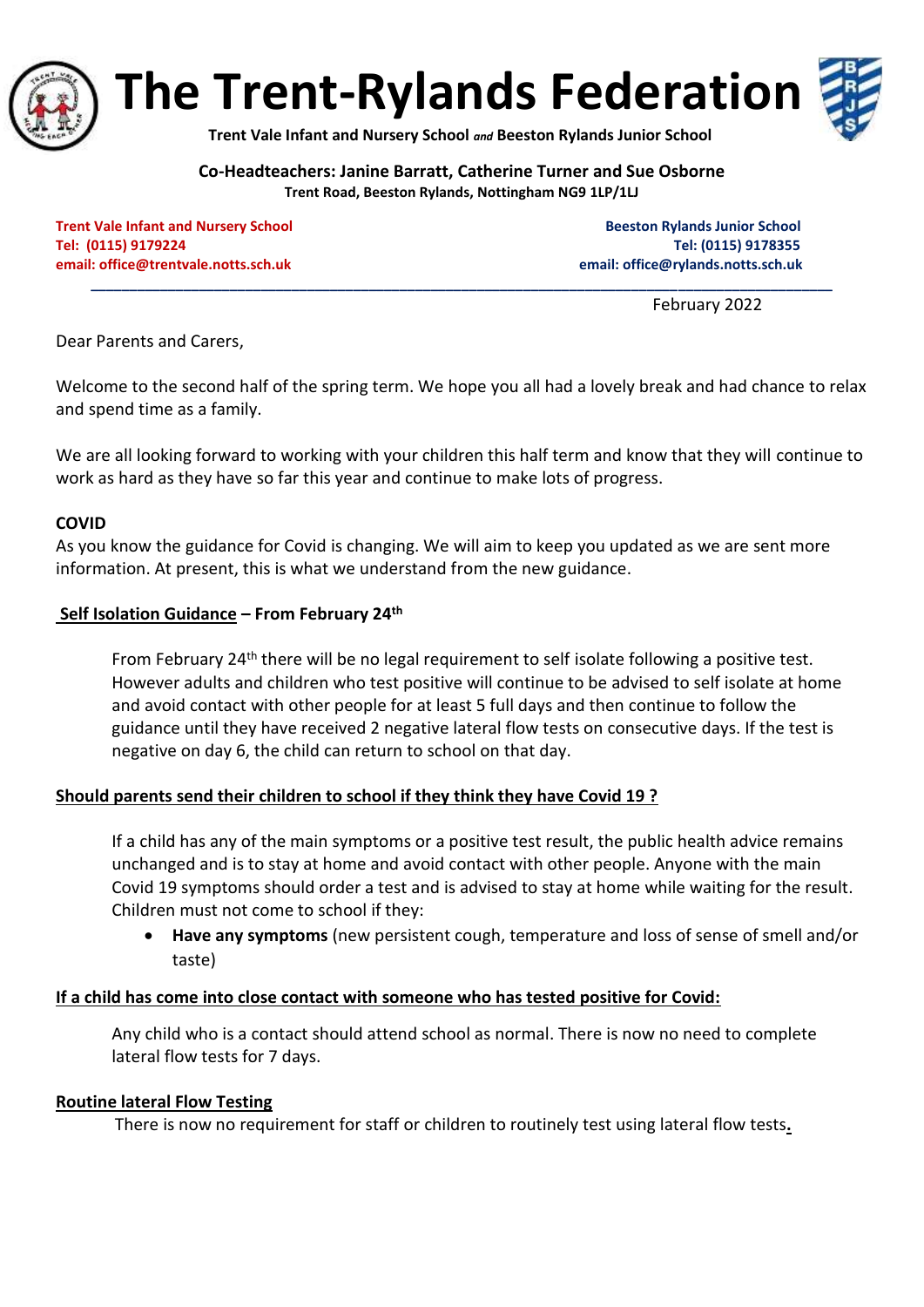# **Being on time/attendance**

We can't stress how important it is that your child gets to school on time. Work starts as soon as they enter school with children practising concepts from previous sessions. Lateness to school is logged and adds to a child's attendance figures. The worst case scenario is a referral to enforcement whereby a family could be fined. We are also constantly looking at children's attendance and ask that holidays are taken during half term breaks and that you only keep your children off school if they are genuinely ill.

## **Parking in the area**

We would like to remind everyone about parking in the area. It is paramount that children are safe and wider community of the Rylands are safe when they come to and leave school. Parents are concerned about the safety of everyone so please show consideration of others when arriving to and from school. If possible, park a little further away from school and then walk the last part. We must be courteous to owners of properties around school. Please think about if you have parked in a way that will affect others in an unsafe or negative way. It is also polite to turn your engine off and better for the environment too.

#### **Reading at home**

Please remember to try and listen to your child **read four times per week**. For older key stage 2 children this can be reading for a sustained period of time (e.g. 20 minutes or longer if they wish) independently. We know that being able to read well greatly improves a child's life chances and impacts upon the selfesteem and well-being.

#### **World Book Day**

We will be celebrating world book day on Thursday March 3<sup>rd</sup>. On this day your child can come to school dressed as a character from one of their favourite stories. Please do not feel obliged to spend money on a costume, something simple will do. If your child does not like dressing up, they could come instead in non-uniform and bring in their favourite book. Juniors have a separate regarding this day.



#### **Red Nose Day**

It is Red Nose Day on Friday 11<sup>th</sup> March. We would like to raise some money towards this event so we are having a Non Uniform Day with a donation of £1.

Year 3 and 4 are going on a school trip that particular day and they will need to be in their uniform as it is easier to keep track of them and ensure their safety. Year 3 and 4 can come to school in non-uniform the day before on Thursday 10<sup>th</sup> March.

#### **Good news**

Mrs Baker in Sycamore Class is having a baby! She will be starting her maternity leave after Easter. Mrs McCallion will teach the class for 3 days a week and we have a lovely teacher called Miss Sim to teach the class for 2 days a week. We wish Mrs Baker all the very best.

#### **Future visits to school**

We would like to invite you to come into school after the Easter break to see your child's classroom and let them show you around. We appreciate that due to Covid it hasn't been possible to come into your child's classroom. We would like you to be able to visit and then picture their classroom so that you can see what it's like for them coming into school every day. We would like to do this straight after the school day. We advise mask wearing during this time to keep everybody safe. Please see the dates below for the various classes. Class teachers will be around for a short period but please bear in mind that you have your parent's evening telephone calls to discuss your child and this opportunity is for your child to show you around.